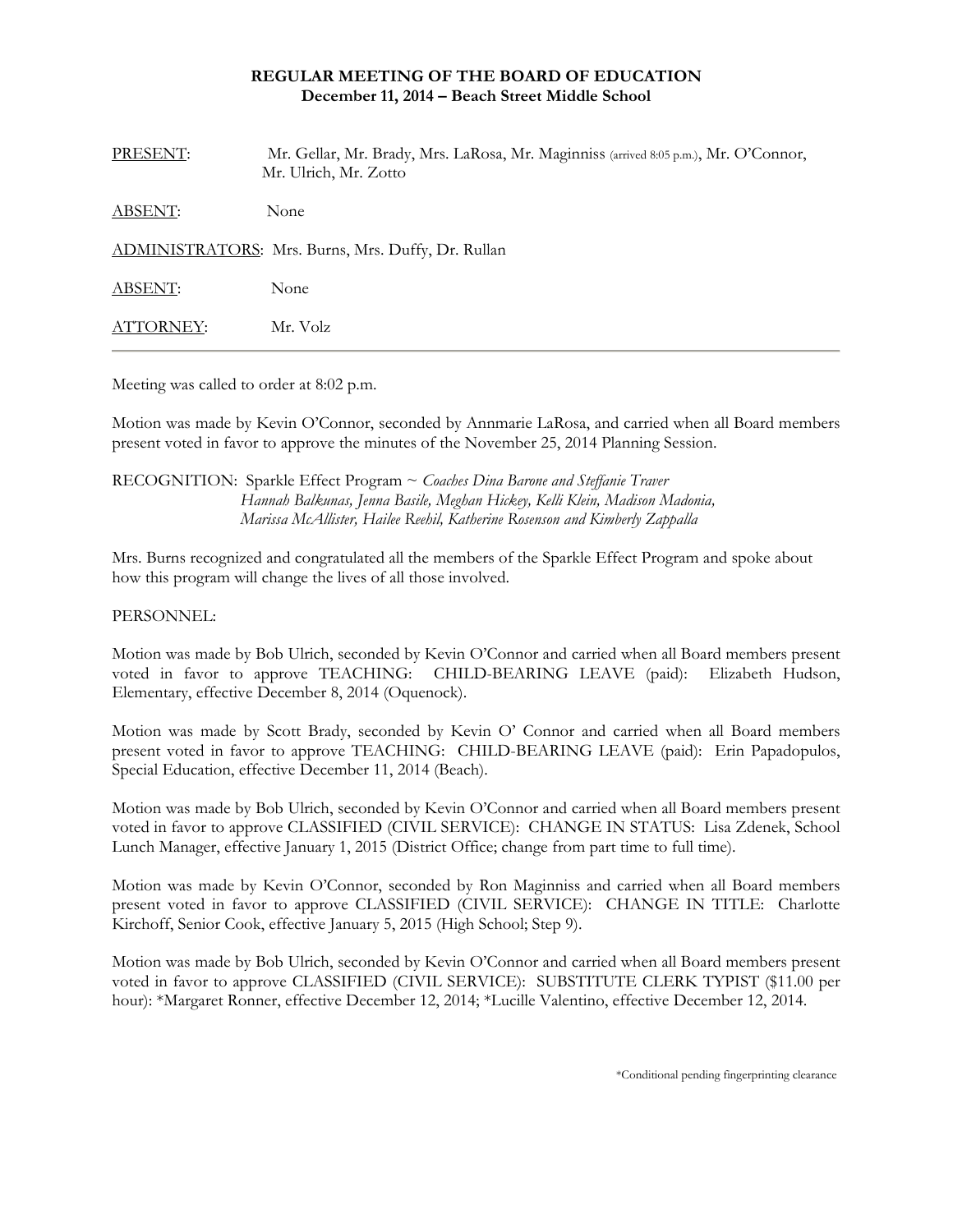Motion was made by Bob Ulrich, seconded by Mike Zotto and carried when all Board members present voted in favor to approve CLASSIFIED (CIVIL SERVICE): SUBSTITUTE NURSE (\$115 per diem): \*Tracey Bythrow, effective December 12, 2014; Arlene Madison, effective December 12, 2014; Megan McDermott, effective December 12, 2014; \*Pamela Gillen, effective December 12, 2014; \*Leonard Iacono, effective December 12, 2014; Hope Stein, effective December 12, 2014.

Motion was made by Mike Zotto, seconded by Scott Brady and carried when all Board members present voted in favor to approve CLASSIFIED (CIVIL SERVICE): SUBSTITUTE PARAPROFESSIONAL (\$9.75 per hour): \*Sarah Anderson, effective December 12, 2014; \* Elizabeth Bird, effective December 12, 2014; \*Adriana Lagunas-Keogan, effective December 12, 2014.

Motion was made by Bob Ulrich, seconded by Kevin O'Connor and carried when all Board members present voted in favor to approve CLASSIFIED (CIVIL SERVICE): PROBATIONARY APPOINTMENT: Mark Bonamico, Custodial Worker I, effective December 12, 2014 (High School/Westbrook; Step 1; replacing D. Byrne {retired}).

Motion was made by Scott Brady, seconded by Annmarie LaRosa and carried when all Board members present voted in favor to approve OTHER: AUDITORIUM TECHNICIANS 2014-2015: (School functions - \$75 per event; Rental functions - \$50 per hour): Beach Street Middle School: Frank Franzone, John Kennedy, Lisa Martinolich, Camille Persico.

Motion was made by Ron Maginniss, seconded by Kevin O'Connor and carried when all Board members present voted in favor to approve OTHER: HOMEBOUND INSTRUCTION (\$30.00 per hour): Frank Alexseychuk, effective December 12, 2014; Sonia Azzam, effective December 12, 2014; Brittany Bach, effective December 12, 2014; Marcia Caronia, effective December 12, 2014; Kenneth DiDonna, effective December 12, 2014; Giavanna Donarumia, effective December 12, 2014; Danielle Ficalora, effective December 12, 2014; Melissa Force, effective December 12, 2014; Jennifer Geduldig, effective December 12, 2014; Angela Halversen, effective December 12, 2014; Vincent Jacaruso, effective December 12, 2014; Kelly Marmo, effective December 12, 2014; Shanan Mauro, effective December 12, 2014; Jennifer McMahon, effective December 12, 2014; Jacqueline Molina, effective December 12, 2014; Lindsay Morgan, effective December 12, 2014; Terence Mulholland, effective December 12, 2014; Marybeth Qualliotine, effective December 12, 2014; Solages Senat, effective December 12, 2014; Taylor Troyano, effective December 12, 2014; Kimberly Velez, effective December 12, 2014; Alexandra Voorhees, effective December 12, 2014; Elisabeth Zamarelli, effective December 12, 2014.

Motion was made by Scott Brady, seconded by Mike Zotto and carried when all Board members present voted in favor to approve OTHER: SUBSTITUTE TEACHER (\$115 per diem): Margaretann Bianculli, effective December 10, 2014; Evan Paul Cohen, effective December 12, 2014; Loren Corrado, effective December 12, 2014; Christopher Coward, effective December 12, 2014; Christina Danna, effective December 12, 2014; Lianna Fried, effective December 12, 2014; Justine Gallagher, effective December 12, 2014; Dina Marie Marrazzo, effective December 12, 2014.

Motion was made by Mike Zotto, seconded by Kevin O'Connor and carried when all Board members present voted in favor to approve OTHER: SUBSTITUTE TEACHING ASSISTANT (\$85 per diem): Margaretann Bianculli, effective December 12, 2014; Evan Paul Cohen, effective December 12, 2014; Christina Danna, effective December 12, 2014; Lianna Fried, effective December 12, 2014; Justine Gallagher, effective December 12, 2014; Dina Marie Marrazzo, effective December 12, 2014.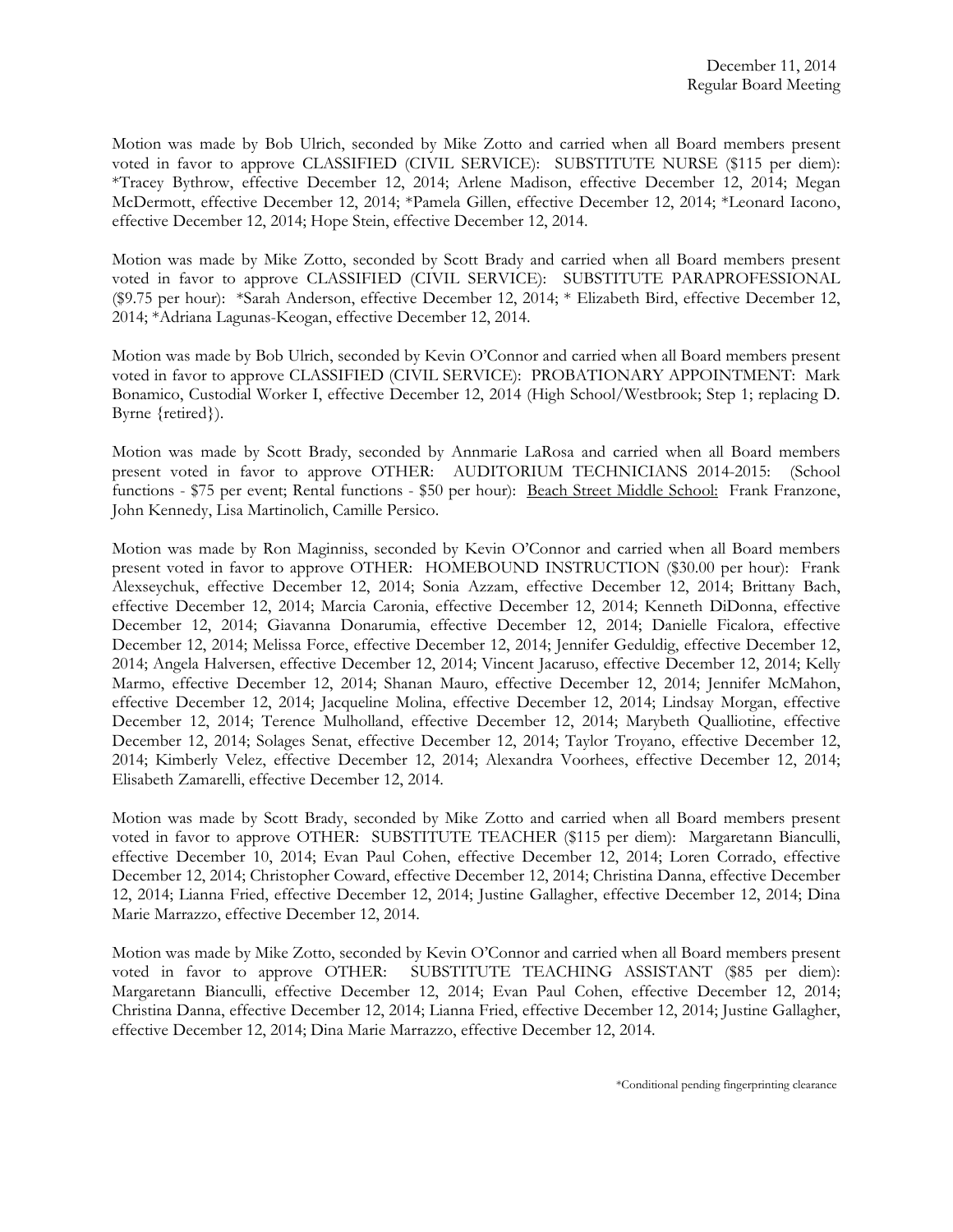## CURRICULUM UPDATE:

Dr. Rullan informed the audience that the Curriculum Committee is looking at new course recommendations for the high school, which will be reviewed and presented to the Board at a later date. The Teaching is the Core grant is supporting the work of a committee working with other groups through Eastern Suffolk BOCES to review the quality of local assessments and ensure alignment with West Islip skill standards. The second of two Parent Academies will be held on February 4, 2015, focusing on student assessments.

Dr. Rullan wished everyone a happy and healthy holiday season.

# REPORT OF BOARD COMMITTEES:

Finance Committee: Bob Ulrich reported on the meeting held on  $12/9/14$ . Items reviewed included the October treasurer's report, extracurricular report, and October payroll summary, internal claims audit report and system manager audit trail. Warrants, October's financial statements, budget transfers, donation from Beach Street PTA and 2014-2015 Special Education contract for Half Hollow Hills were reviewed. The committee also discussed a POS System for cafeterias.

Audit Committee: Bob Ulrich reported on the meeting held on 12/9/14. Alexandria Battaglia of R.S. Abrams & Co., LLP reviewed the financial statements for year ending 6/30/14. Cullen & Danowski, LLP reviewed the Risk Assessment report for 2014.

Motion was made by Annmarie LaRosa, seconded by Ronald Maginniss and carried when all Board members present voted in favor to acknowledge receipt of the Independent Auditors Report for year ended June 30, 2014 from R.S. Abrams & Co., LLP and to approve the District's related Corrective Action Plan.

Motion was made by Kevin O'Connor, seconded by Annmarie LaRosa, and carried when all Board members present voted in favor to acknowledge receipt of the Risk Assessment Update Report dated December 9, 2014 from Cullen & Danowski, LLP and approved the District's related Corrective Action Plan.

Education Committee: Scott Brady reported on the meeting held on 12/11/14. Items reviewed included the IB program, Achieve 3000, instructional special education programs, Go Math, and course offerings for next year.

Buildings and Grounds: Kevin O'Connor reported on the meeting held on 12/9/14. The committee is reviewing a list of items from each building for the potential bond project and will be visiting each building to consider items needed. Use and usage fees for the Performing Arts Center, concrete floor for the batters cage and the drainage and replacement of the pool water were also discussed.

Policy Committee: Annmarie LaRosa reported on the meetings that were held on 11/25/14 and 12/9/2014. Policies 1110 through 1338 were reviewed, amended, and will have a first reading in the near future.

Committee on Special Education/Preschool Special Education: Ron Maginniss reported on the meeting that took place on 12/11/14. CSE and CPSE recommendations for the month and student placements were reviewed.

Health and Wellness Committee: Mike Zotto reported on the meeting that was held on 11/25/2014. Items discussed included the Third Annual West Islip Triathlon on 5/17/15. The cost of hotline magnets, social host postcard mailing in the spring and new AEDs throughout the district were discussed.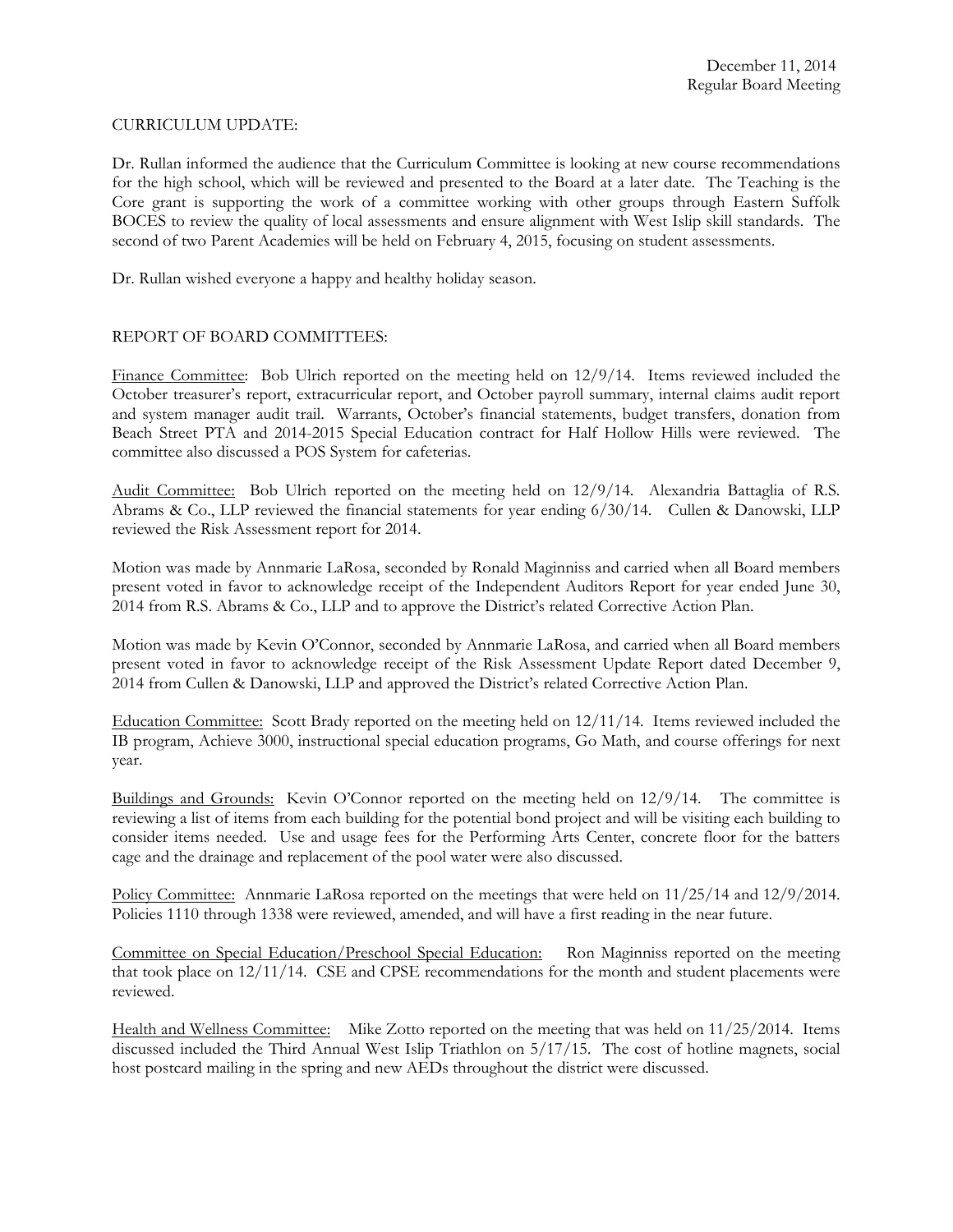DASA Committee: Dr. Rullan reported on the meeting that was held on 11/25/14. Some of the items reviewed included the Code of Conduct, staff training, bullying incidents, bullying incident protocols, strategies for instilling positive behaviors, and the value of surveying students, parents and staff. Dan Marquardt will be collecting information regarding criteria for citizenship awards; these awards will be presented at the January Board meeting.

#### FINANCIAL MATTERS:

The treasurer's report for October was presented. Beginning balance as of September 30, 2014: \$34,877,814.94; ending balance as of October 31, 2014; \$20,195,549.65.

Motion was made by Bob Ulrich, seconded by Annmarie LaRosa, and carried when all Board members present voted in favor to approve 2014-2015 Budget Transfers 3167 – 3170.

Motion was made by Bob Ulrich, seconded by Kevin O'Connor, and carried when all Board members present voted in favor to approve the following 2014-2015 Special Education contract: Half Hollow Hills Central School District.

Motion was made by Kevin O'Connor, seconded by Ron Maginniss, and carried when all Board members present voted in favor to approve the following donation: Beach Street PTA – Beach Street - \$1,195.00 for "Hollyrock" Game Show Assembly Program.

#### PRESIDENT'S REPORT:

Motion was made by Mike Zotto, seconded by Annmarie LaRosa, and carried when all Board members present voted in favor to approve the following Resolution re: destruction of unused ballots and full ballot booklets.

Motion was made by Kevin O'Connor, seconded by Ron Maginniss, and carried when all Board members present voted in favor to approve amendment #4 to contract with Winkler Real Estate. The contract has been extended one year with the same terms.

Mr. Gellar wished everyone a happy and healthy holiday season.

## SUPERINTENDENT'S REPORT:

Mrs. Burns encouraged everyone to try to attend one of the district holiday concerts and to check the school website for dates and times. Mrs. Burns also wished everyone a happy and healthy holiday.

NOTICES/REMINDERS: None